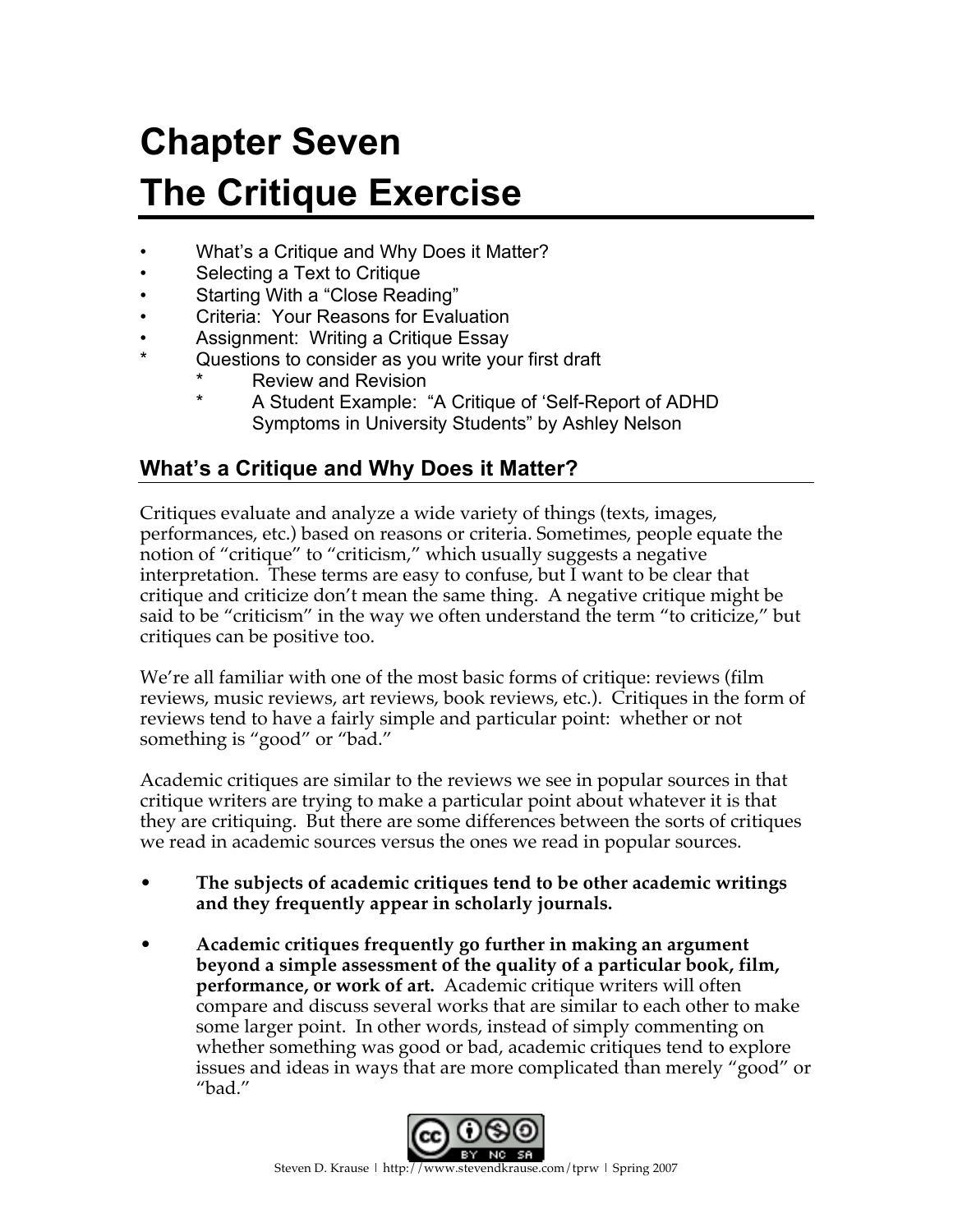The main focus of this chapter is the value of *writing* critiques as a part of the research writing process. Critiquing writing is important because in order to write a good critique you need to *critically read*: that is, you need to closely read and understand whatever it is you are critiquing, you need to apply appropriate criteria in order evaluate it, you need to summarize it, and to ultimately make some sort of point about the text you are critiquing.

These skills-- critically and closely reading, summarizing, creating and applying criteria, and then making an evaluation-- are key to The Process of Research Writing, and they should help you as you work through the process of research writing.

In this chapter, I've provided a "step-by-step" process for making a critique. I would encourage you to quickly read or skim through this chapter first, and then go back and work through the steps and exercises describe.

## **Selecting the right text to critique**

The first step in writing a critique is selecting a text to critique. For the purposes of this writing exercise, you should check with your teacher for guidelines on what text to pick. If you are doing an annotated bibliography as part of your research project (see chapter 6, "The Annotated Bibliography Exercise"), then you are might find more materials that will work well for this project as you continuously research.

Short and simple newspaper articles, while useful as part of the research process, can be difficult to critique since they don't have the sort of detail that easily allows for a critical reading. On the other hand, critiquing an entire book is probably a more ambitious task than you are likely to have time or energy for with this exercise. Instead, consider critiquing one of the more fully developed texts you've come across in your research: an in-depth examination from a news magazine, a chapter from a scholarly book, a report on a research study or experiment, or an analysis published in an academic journal. These more complex essays usually present more opportunities for issues to critique.

Depending on your teacher's assignment, the "text" you critique might include something that isn't in writing: a movie, a music CD, a multimedia presentation, a computer game, a painting, etc. As is the case with more traditional writings, you want to select a text that has enough substance to it so that it stands up to a critical reading.

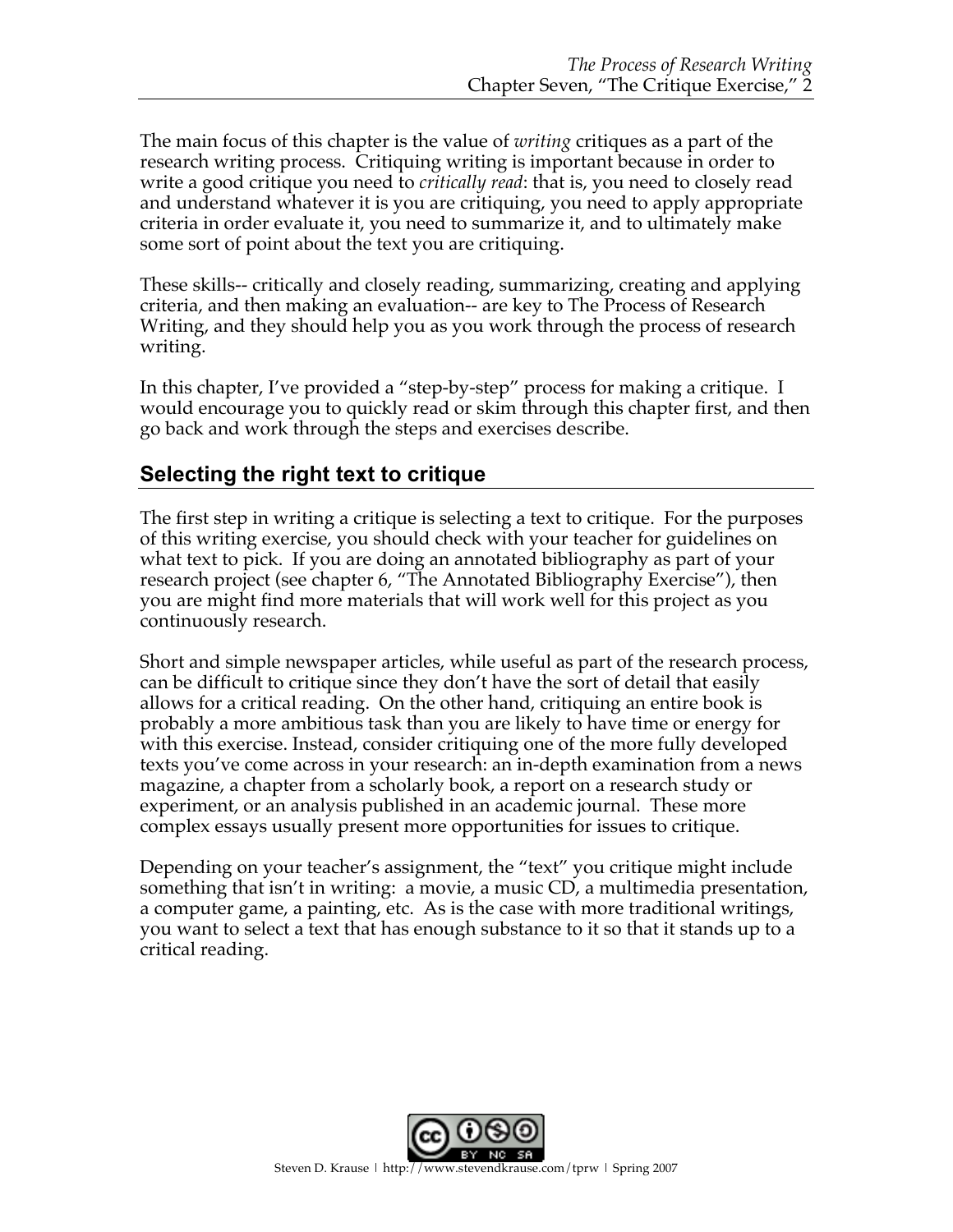## **Exercise 7.1**

Pick out at least three different possibilities for texts that you could critique for this exercise. If you've already started work on your research and an annotated bibliography for your research topic, you should consider those pieces of research as possibilities. Working alone or in small groups, consider the potential of each text. Here are some questions to think about:

- Does the text provide in-depth information? How long is it? Does it include a "works cited" or bibliography section?
- What is the source of the text? Does it come from an academic, professional, or scholarly publication?
- Does the text advocate a particular position? What is it, and do you agree or disagree with the text?

## **Starting with a "Close Reading"**

The next and most important step in the process of critique writing is reading very carefully whatever it is you are going to critique. The type of "close reading" that is essential to the process of writing a good critique should not be confused with the sort of casual reading we do when reading the newspaper in the morning over coffee or surfing the Internet (?)or browsing through a magazine.

C**lose reading is a type of reading where the reader** *critically* **engages with the text in order to understand it, question it, evaluate it, and form an opinion about it.** This is a method of reading where the reader has to slow down and think along each step of the way. The reader furthers her understanding of the text by writing as she reads and by stopping to look up unfamiliar words in a dictionary. Ultimately, once done with a close reading of a text, the reader has begun to form an opinion about the text and is ready to make an evaluation of it.

Close reading is not difficult to do, but it is an academic skill that can be challenging, time-consuming, and even *exhausting* to those who aren't used to doing it. Learning to closely read is challenging at first, similar in many ways to the experience many of us have when we first start an exercise program. If you have not previously trained as a runner and are not in good physical condition from some other sort of athletic training, you would find it challenging if not impossible to run five miles. But if you start small, keep training, and learn and practice good habits, chances are that what once was impossible (running five miles) is now within your grasp.

The same is true with close reading: it can be a difficult and frustrating process, but with practice and patience, anyone can become a good close reader.

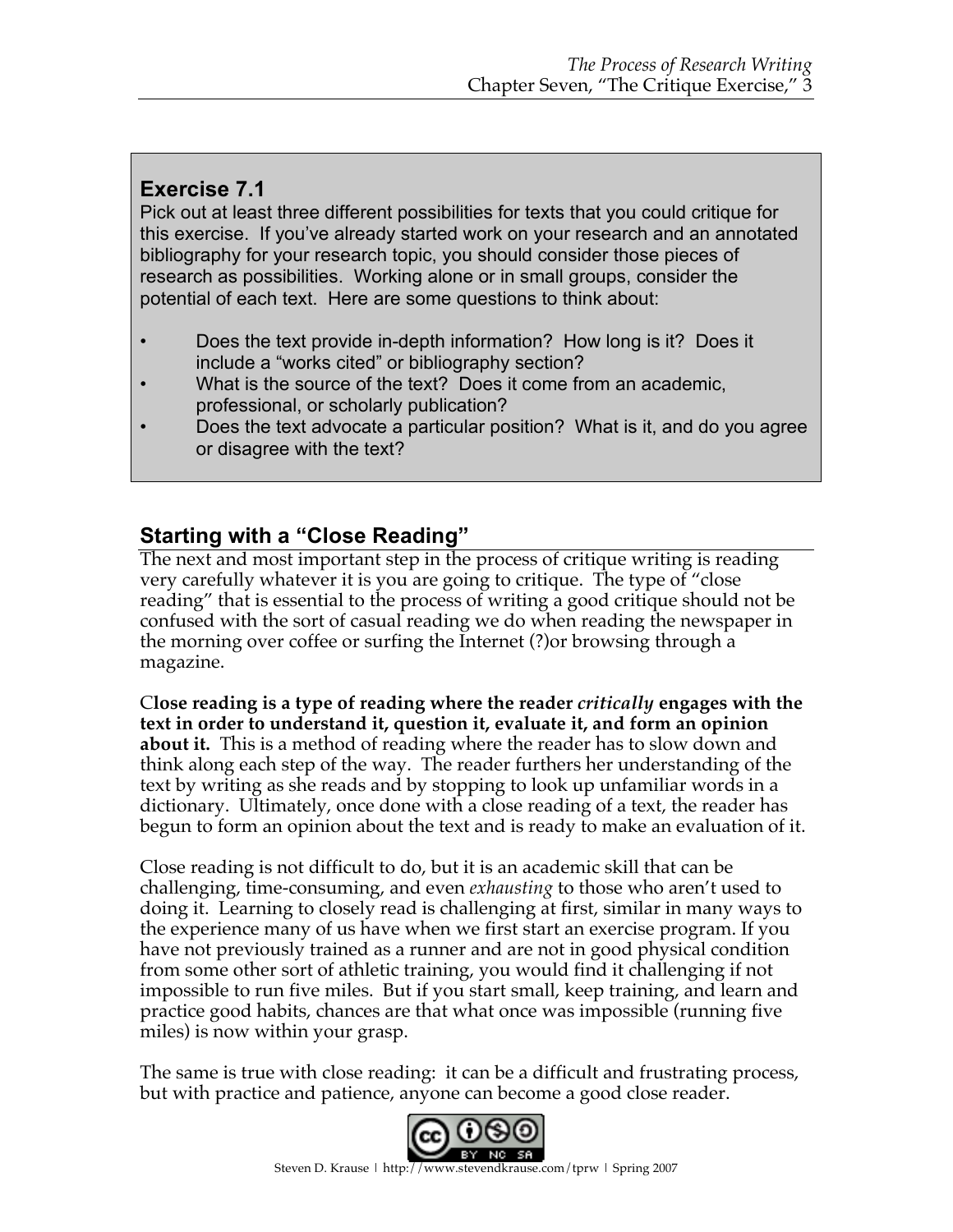Here are some basic steps to help you in your close reading:

**• Write while you read.** This is the most essential part of closely reading.

**Writing and reading are closely related activities, and when you write about your reading** *as* **you are reading (even** *in* **what you are reading), you inevitably understand what you are reading better than you do if you read without writing.**

Close reading includes taking notes: writing down the most important points of the text, paraphrasing, summarizing, and so forth. Note taking is also an important part of the process of creating and maintaining an annotated bibliography and as part of the overall process of writing research.

But mostly, what I mean when I suggest you write as you read is much messier and less systematic than note taking. I'm thinking of activities where you write *in* what you are reading by writing in the margins, underlining key sentences and phrases, starring and circling text, and so forth.

What sort of things should you underline as you read and what sorts of things should you write "in" your reading? Generally speaking, you should underline key sentences and phrases and write comments in the margins that clarify the passage for you, that raise questions, that remind you that a passage contains a particularly important quote or idea, or that points out where you might agree or disagree with the text.

**• Explain the main points of the text in your own words.** When you put something in your own words, what you are essentially doing is "translating" the text you are critiquing into your own language and your own way of understanding something. This is an especially useful technique when you are closely reading complex and long texts—books or more complicated academic articles that you are having a hard time understanding. You might want to put the main points in your own words on a separate sheet of paper. Using a separate sheet of paper makes it easier to note questions or other points about the text as you read.

As well as helping you better understand a complex text, explaining the main points in your own words can create a sort of outline of the text you are critiquing, which is another way of understanding the text. I'm not suggesting you create what I would call a "formal" outline, complete with Roman numerals and appropriate letters underneath each heading. But if you put down on a separate sheet of paper a few sentences for the main points of the text, you will automatically have an outline of sorts, with each sentence describing the subject of a particular part of the reading.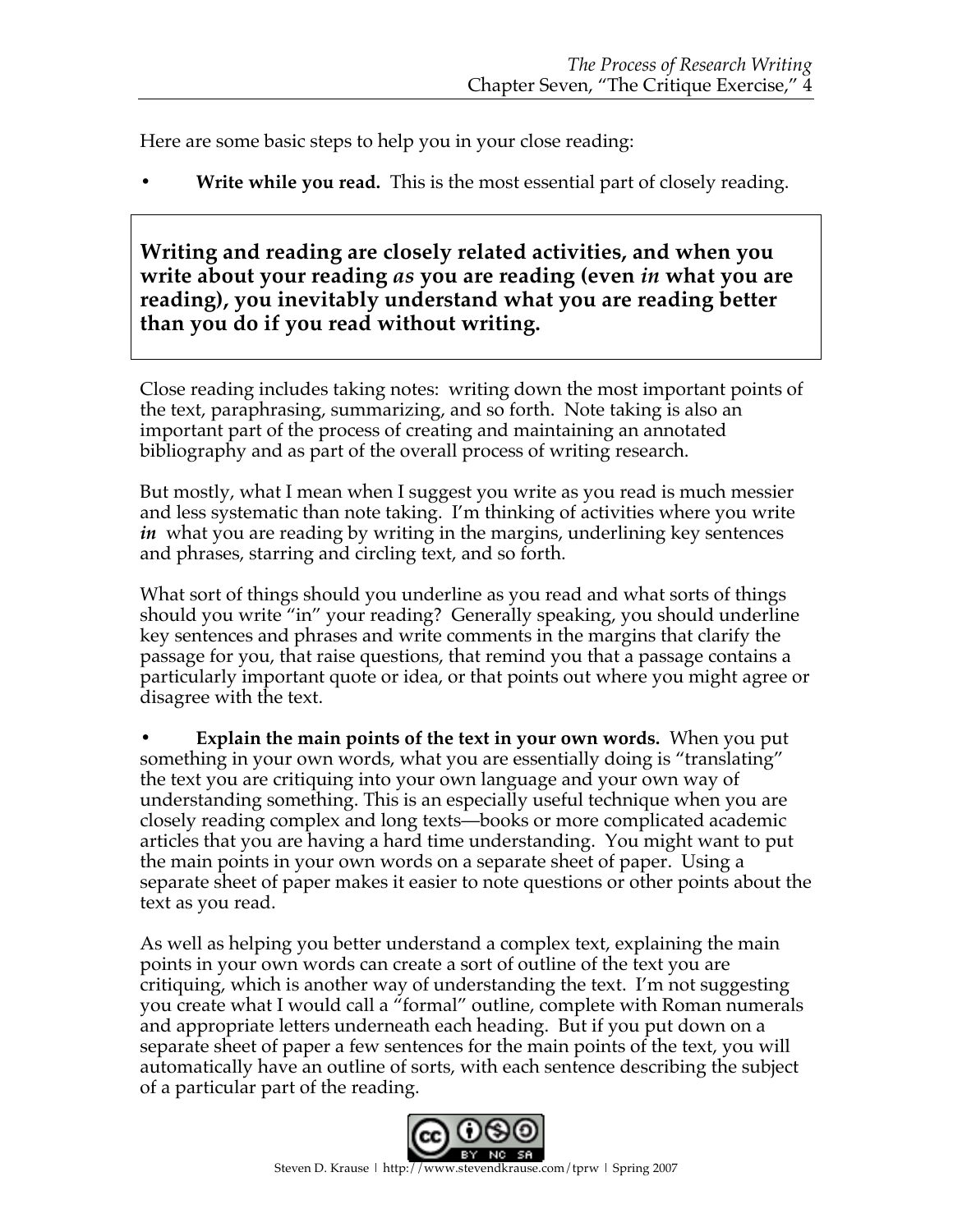**• Use a dictionary.** Chances are, you have had teachers tell you to do this all throughout your schooling. And if you are anything like me, you resisted using a dictionary while you read something for years because it slowed you down, because you couldn't take a dictionary wherever you wanted to go, and because it just seemed like tedious busy work. But trust me: using a dictionary (even a small, paperback one) can be really useful in close reading because it can help you understand key words and phrases, especially words you can't get from context.

Sometimes, I look up complex or abstract words (ideology, justice, democracy, etc.) in the dictionary, even if I know what they mean, because dictionary definitions will often expand or even change the way that I understand the term. If it's a particularly important or puzzling word, I will even go so far as to look it up in different dictionaries. The slight differences in definitions can often help create a more full understanding of a term.

**• Form an opinion as you read.** The two main goals of a close reading are to fully understand what the text means and to form an opinion about whatever it is you are closely reading. If you follow the steps for close reading I outline here, you will inevitably end up with a more informed opinion about the text that can be a starting point toward writing critically about the text.

Certainly you don't need to have a completely and neatly formed and complete opinion after you finish closely reading. But if you find yourself completing a close reading but still having *no* opinion about what it is you are closely reading, or if you have a vague and somewhat weak opinion about what it is you are closely reading ("it's okay," "there were some good points," "I liked his main idea," and so forth), then you probably have not read closely enough.

• **Keep questioning the text.** As you go along in your close reading, keep asking questions about the text: what is the point? do I agree or disagree with the text? why? what parts of the text are you confused about? how can you find answers to the questions you have? and how do you see it fitting into your research project? Keep asking these kinds of questions as you read and you will soon understand the text you are critiquing a lot better.

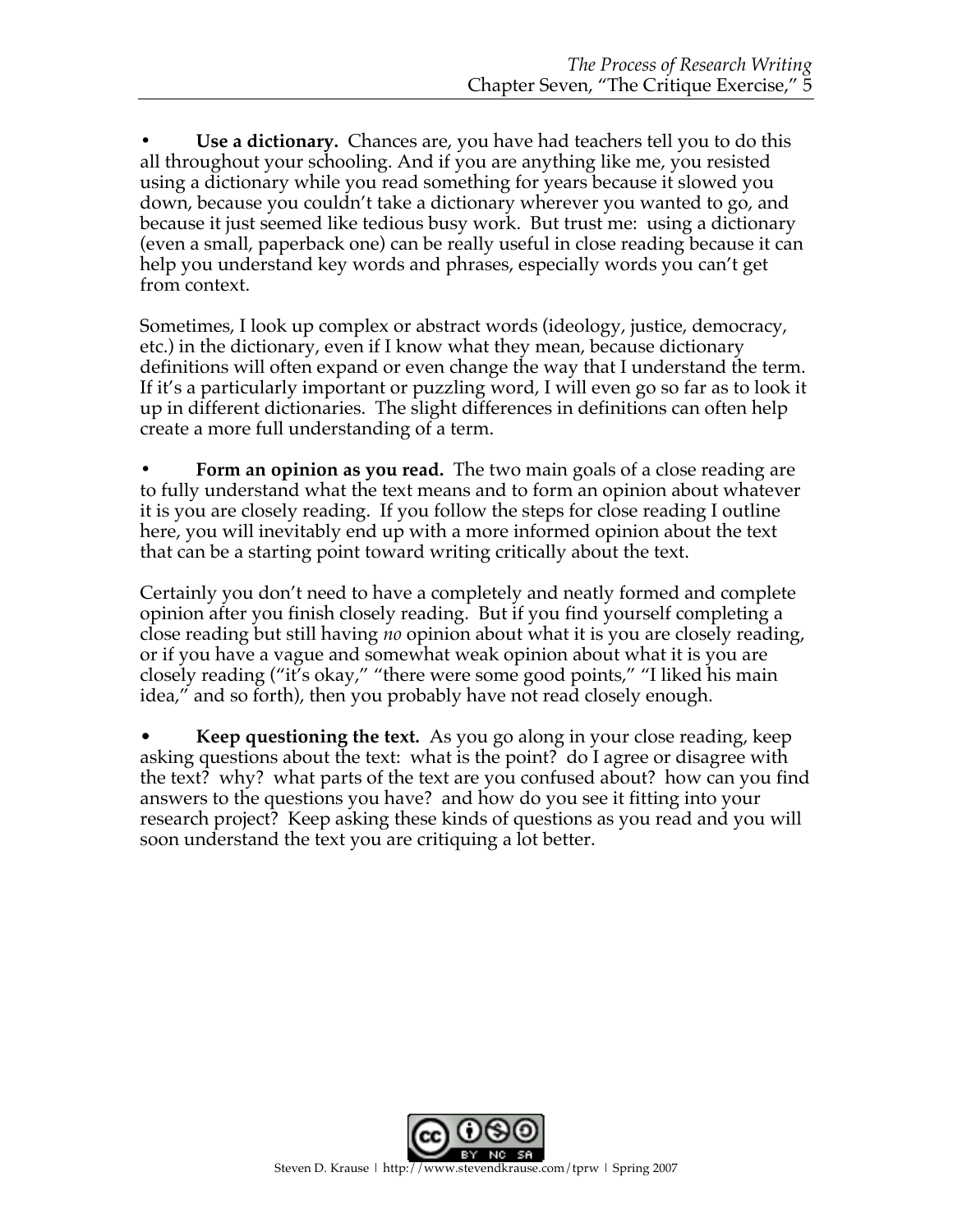## **Exercise 7.2**

• Following the guidelines I offer here, do a close reading of one of the pieces of research you have found. Be sure to write "in" the text as you read (either in the margins or with post-it notes), explain the main points in your own words, look up key words or words you don't understand in the dictionary, and closely read toward an opinion. Be sure to bring the work of your close reading to class to share and discuss with your classmates and your teacher.

If you are working collaboratively with classmates on a research project, you can individually do close readings of a common text and compare your reactions. Once an agreed upon text is selected, each member of the collaborative group should individually closely read the same text. Bring to class in the work of your close reading to compare and discuss each of your group members' readings.

## **Criteria: Your Reasons for Your Evaluation**

If you do a thorough close reading of your text (taking notes, writing things in the margins, highlighting key points, looking up things in the dictionary, etc.), then you will start to develop opinions about the text, and you will obviously have reasons for these opinions. In the most basic sense, the reasons you have for forming your opinion is the **criteria** you are using to form your evaluation.

Criteria are systems or standards for evaluation, rules or tests we use to make a judgment. We use criteria all the time. Take the Motion Picture Association of America's (MPAA) rating system, for example: films are assigned ratings of G, PG, PG-13, etc., by an MPAA board based on specific criteria (violence, language, adult themes, sexual content, etc.).

In many college courses, students are asked to evaluate texts based on more or less predetermined criteria. For an example, an essay test question that asks you to critique a novel based on its depiction of women and children within the given historical contexts more or less has created criteria for you. If you decided instead to evaluate this novel based on some other criteria, your teacher might be interested in your reading, but he might also be disappointed in your response, especially given that it was a question on a test.

More often than not though (and probably for your purposes here), writers choose their own criteria to the extent that they are appropriate for the text being critiqued. Suggesting that an article in an academic source is "bad" because it goes into too much detail, is written for a specialized audience, and doesn't include any glossy pictures would be unfair, because, as I discussed in some detail in chapter one, "Thinking Critically About Research," these criteria are not usually part of the goals or purposes of academic articles. The same could be

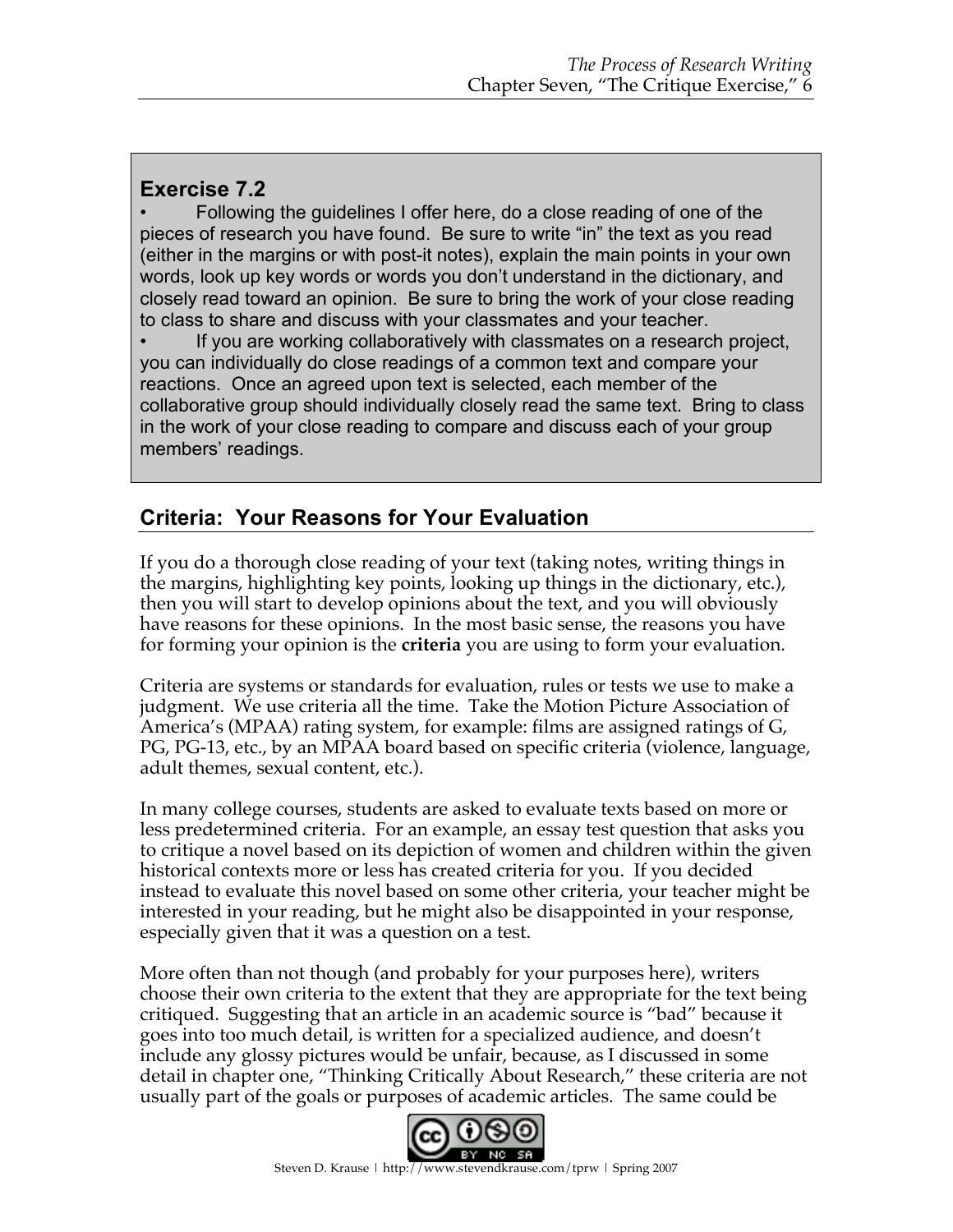true of an article you found in a popular magazine. Suggesting it was "bad" because it seemed directed at too general of an audience and it simplified certain details about the topic would be unfair as well.

So, if there are no definite standard criteria to consider in a critique, how do you come up with criteria? Well, most of the questions suggested in chapter one on testing the credibility and reliability of your evidence might be used as criteria for your critique:

- **• Who wrote the text and what are their qualifications?**
- **• What do you think motivated the writer to write the text?**
- **• Is the information in the text accurate and specific?**
- **• Has the author interpreted the material fairly?**
- **• Has the author defined terms clearly?**
- **• Does the writer seem to support her point with good research and reasoning?**
- **• Where was the text published?**
- **• When was it published?**

#### **Exercise 7.3**

Take a look at a text you will potentially critique. If you've already done a close reading of a text for your critique, be sure to use the text you used for that exercise. Either individually or collaboratively, come up with a list of possible criteria for critiquing the text. List as many criteria as you can, keeping in mind that you will certainly not be considering all of the criteria you come up with in your critique essay. On a sheet of paper or in a word processing file, create two columns. List the possible criteria in one column. In the other column, note the parts of the text that you think of as support for your criteria. Here's a sample of a few entries:

#### **Criteria Support**

section, etc.

Written by an expert Speer in Marquette Poli/Sci department.

Supports ideas logically Throughout, in the reference

and current source and current source; article

From a respected, credible Crime, Law, and Social Change published in 2000.

Working individually or collaboratively, come up with a list of criteria that you think would **NOT** apply to the text you are considering for your critique. What sorts of possible criteria seem not fitting with the piece your are considering for your critique?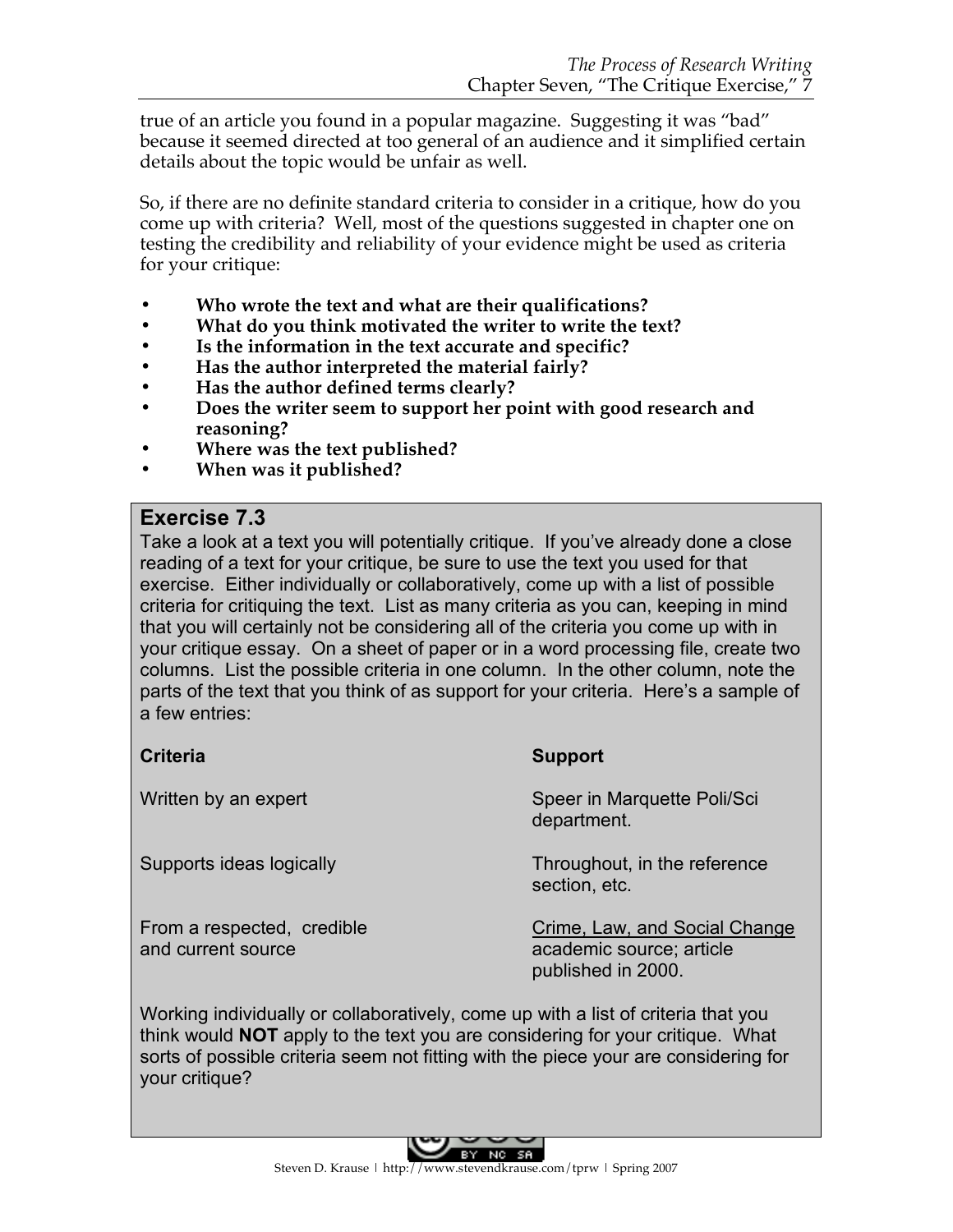## **Summarizing Your Research**

Critiques usually include one other important component: a summary of the text being critiqued. As I discussed in chapters two and six, the most obvious reason to summarize the text you are critiquing is your readers are probably not familiar with it. After all, one of the main reasons why potential readers (your classmates, your teacher, and other readers interested in your topic) might read your critique is to find out what it is you (the writer) think about the text being critiqued so the reader can decide whether or not to read it themselves.

When writing your summary, keep in mind:

**• Summaries don't contain your opinion or feelings about whatever it is you are summarizing.** Explain the key points and ideas of whatever it is you are summarizing, but save your opinions and reactions to your subject for the other parts of your critique.

**• Generally, summaries don't include quotes from the original source.** The goal of the summary is to explain the key points in your own words. However, you will want to use the quotes from the original in your critique to support your own opinion of whatever it is you are critiquing.

**• Summaries are short.** Like this item.

Figuring out how much summary to provide in a critique can be tricky because it depends on factors like the text you are critiquing, your purposes in your critique, how much you can expect your readers to know about whatever it is you are summarizing, and so forth.

But keep in mind that the goal of almost any summary (in a critique or in other types of writing) is to **get your reader familiar enough with whatever it is you are talking about so that you can go on to make your point**.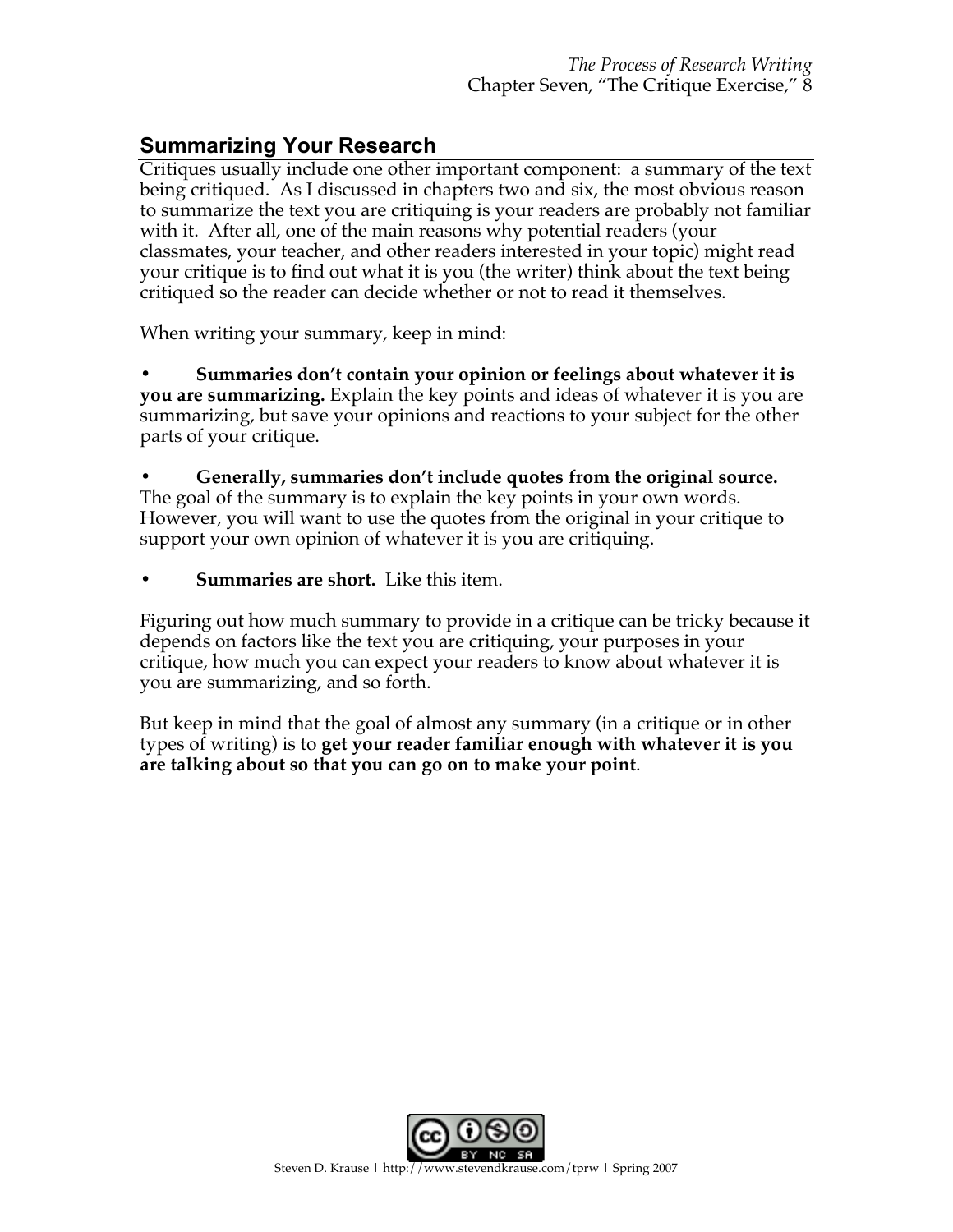### **Exercise 7.4**

Write a brief summary of the text you intend to write your critique about, preferably one which you have already examined with a close reading and for which you have developed a list of possible criteria. For the purposes of this exercise, keep the summary brief—no more than 100 words or so—and be sure to strive for a summary that focuses as much as possible on "just the facts." Show your summary to readers who haven't read the text that you are summarizing and ask them if they understand what the text is generally about and if they have any questions about the text.

• With a group of collaborators and your teacher, decide on a text that you will all summarize. Individually, write a brief summary for readers you assume haven't read the article. Keep the summaries short—less than 100 words or so—and be sure to strive for a summary that focuses as much as possible on "just the facts." Come together in small groups to discuss each group members' individually written summary. What similarities are there between each person's summary? What are some of the notable differences between summaries?

## **Assignment: Writing a Critique Essay**

If you have been doing the exercises and following through the process I've outlined in this chapter then you should be well on your way in the process of writing an effective critique. As you work on the writing assignment for this chapter, put to work your new knowledge of the process of critiquing.

Critique a selection of writing you have found in your research as part of the ongoing research project. The main goal of this critique is to provide a detailed review of the particular selection of writing that will help your audience learn about your position on the writing selection and also to help your audience decide for themselves whether or not the writing selection is something they might be interested in reading.

#### *Questions to consider as you write your first draft*

- If you are asked to choose your own text to critique, did you spend some time carefully considering possibilities? Why did you select the text that you did? Why did you rule out others?
- As part of your close reading, did you write both about and "in" the text that you are critiquing? What sort of marginal notes did you make? What are some of the key phrases or ideas that seemed important to you as you read that you underlined or noted with post-it notes in the margins? What kinds of questions about your reading did you write down as you read?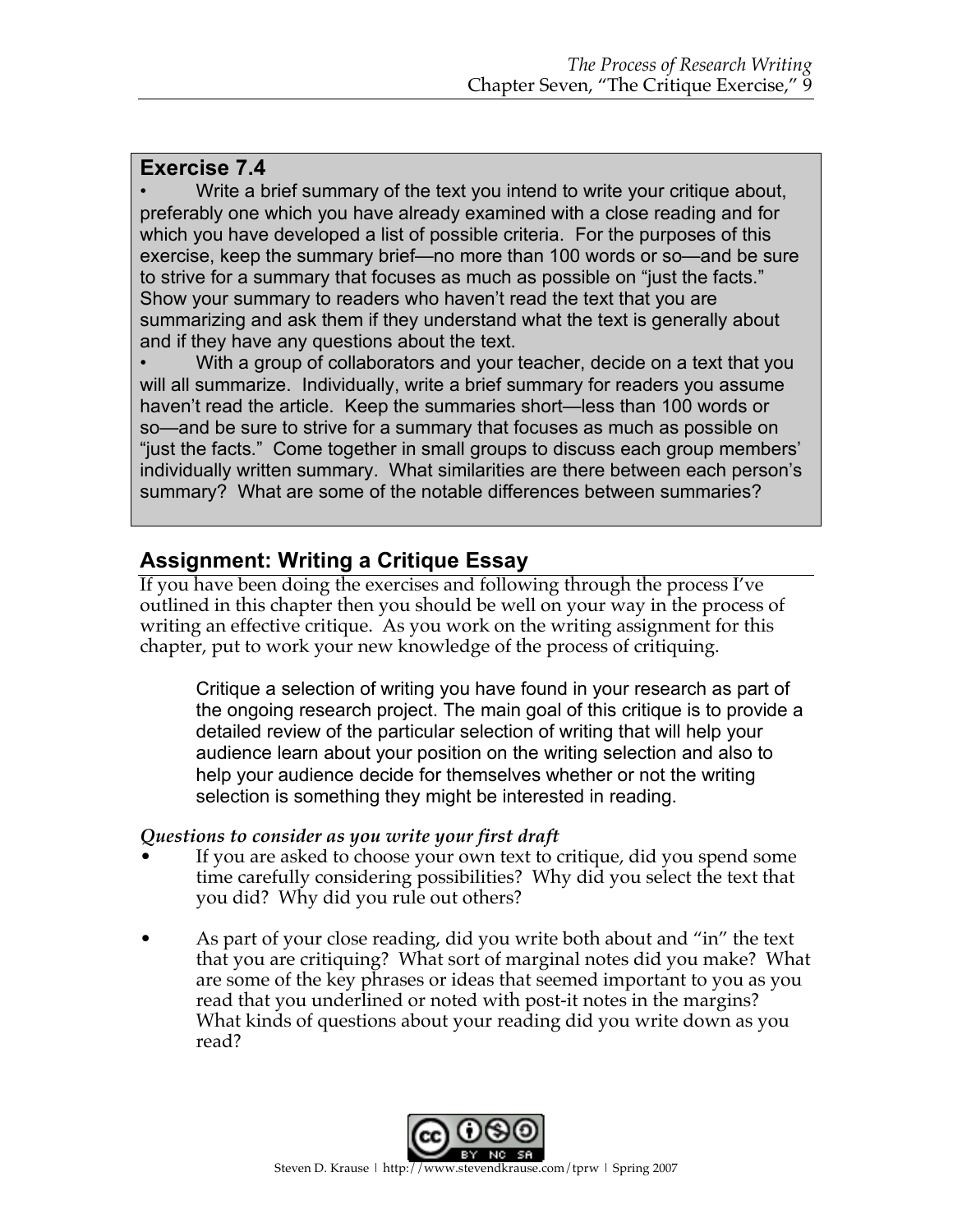- How did you explain the main points of the text you closely read? What do you see as the main points of the text?
- Did you use a dictionary to look up words that you didn't understand and couldn't understand in context? Did you look up any complex or abstract terms? Did the dictionary definition of those terms help further your understanding of the word and the context where they occurred? Did you look up any terms that you saw as particularly important in different dictionaries? Did you learn anything from the different definitions?
- When you finished your close reading, what was your opinion of the text you closely read? Beyond a simple "good" or "bad" take on the reading, what are some of the reasons for your initial opinion about your reading?
- What criteria seem most appropriate for the text you are critiquing? Why? What would be an example of a criteria that would probably be *inappropriate* for this text? Did you consider some of the criteria that are similar to the tests for evidence I suggest in chapter one?
- Have you explained for the reader somewhere in the first part of the essay what your main point is? In other words, do you introduce the criteria you will be using to critique your text early on in your essay?
- Have you noted key quotes and passages that would serve as evidence in order to support your criteria? What passages are you considering quoting instead of parphrasing? Are there other reasons you are turning to as support for your criteria?
- Have you written a summary of your text? How familiar do you think your audience is with whatever it is you are critiquing? How has that effected your summary?

#### *Review and Revision*

Considering the recommendations of classmates in a peer review group and of other readers is especially important for this project. After all, if the goal of a critique essay is to give readers an idea about what it is you think of a particular reading, their direct feedback can help ensure that you are actually accomplishing these goals.

Here are some questions you and your classmates want to consider as you revise your critique essays (of course, you and your teachers might have other ideas and questions to ask in review too!):

• Do your readers understand (generally speaking) the text that you are critiquing? Of course, how much your readers understand the essay you are critiquing will depend on how familiar they are with it, and as the writer of the critique, you will probably know and understand the text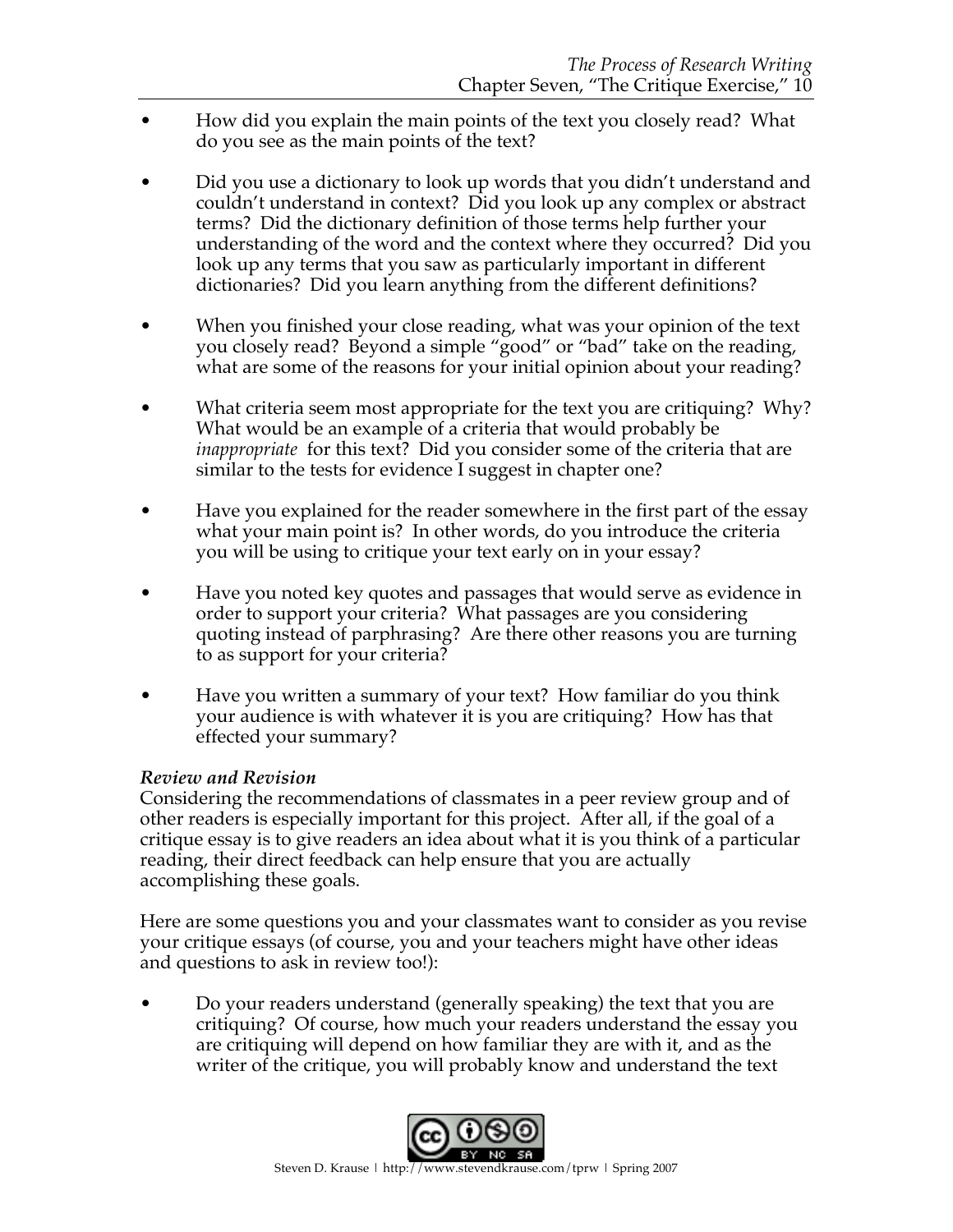better than your readers. But do they understand enough about the text to make heads or tails of the critique?

- Is there too much summary and not enough critique? That is, do the comments you are receiving from your readers suggest that they do fully understand the article you are critiquing, but they are not clear on the point you are trying to make with your critique? Have you considered where you are including summary information in different parts of your essay?
- Do your readers understand the main point you are trying to make in your criteria? Have you provided some information and explanation about your criteria in the beginning part of your essay?
- Do your readers seem to agree with you that your criteria are appropriate for whatever it is you are critiquing? Do they have suggestions that might help clarify your criteria? Do your readers have suggestions about different or additional criteria?
- Are you quoting and paraphrasing the text you are critiquing effectively? Are there places where your readers have indicated they need more information from the critiqued text? Are there places where your readers think you might be relying too heavily on quotes or paraphrases from the critiqued text and wish they could read more about your opinion?
- As your readers understand the article you are critiquing and the points you are making about it, do you think you have created any interest in your readers in actually reading the article themselves?

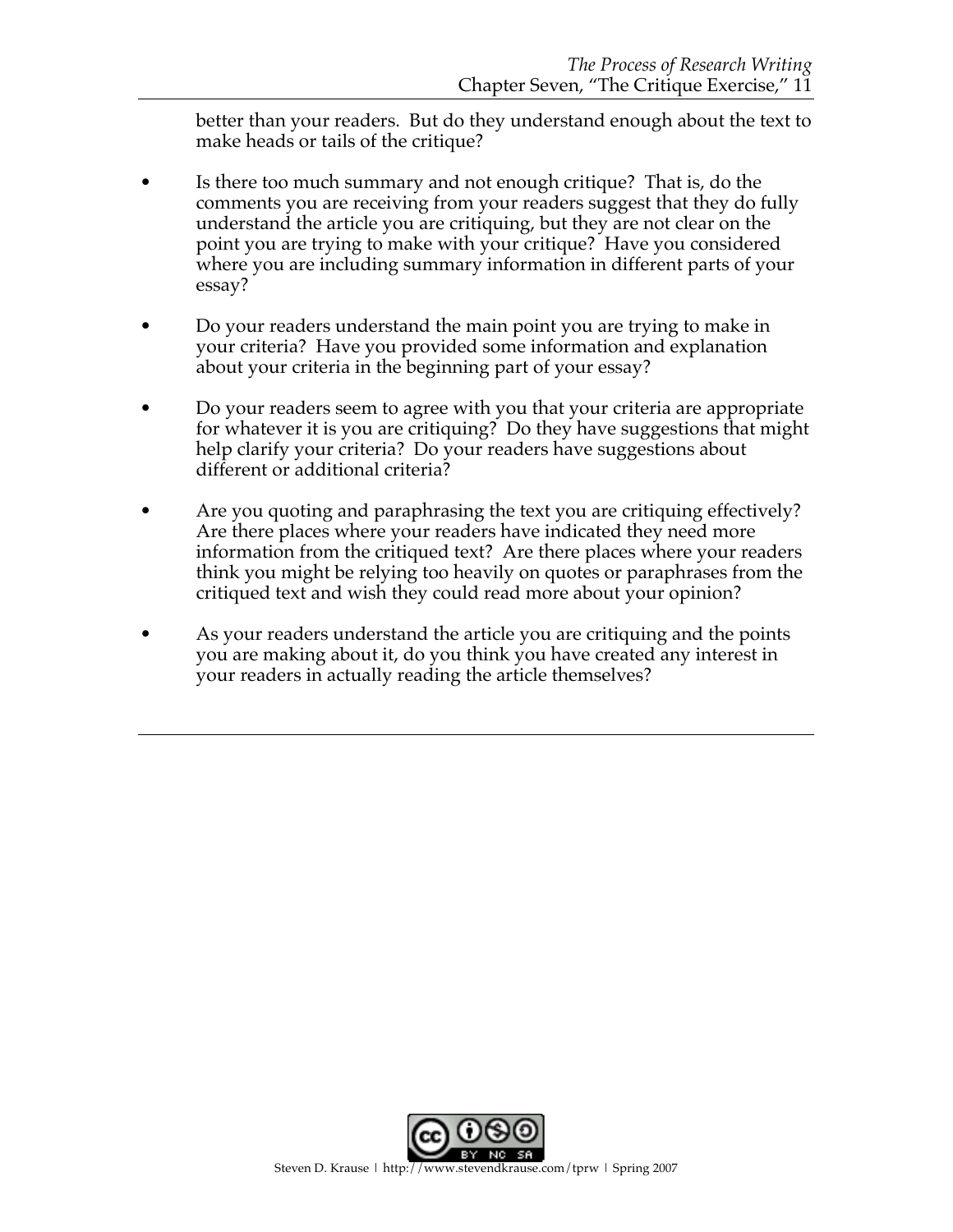### **A Student Example: "A Critique of 'Self-Report of ADHD Symptoms in University Students" by Ashley Nelson**

The assignment for this student was similar to the one described earlier in this chapter, to write a brief critique essay about an important piece of research. Ashley's topic was on the use (and misuse) of drugs to treat attention deficit disorders in adult-aged patients. Ashley's essay begins with an introduction that explains how this exercise fits into her overall research project and a brief summary of the article she is critiquing. But most of her essay focuses on her critique of the article.

A Critique of "Self-Report of ADHD Symptoms in University Students: Cross-Gender and Cross-National Prevalence," by George J. DuPaul, Elizabeth A. Schaughency, Lisa L. Weyandt, Gail Tripp, Jeff Kiesner, Kenji Ota, and Heidy Stanish

While researching my topic, I came across many article that were interesting and that I thought could be useful for me with my research topic. When I read "Self-Report of ADHD Symptoms in University Students: Cross-Gender and Cross-National Prevalence," by George J. DuPaul et al, I knew it would be a good article to critique, too.

The article explains the symptoms of Attention Deficit Hyperactivity Disorder (ADHD) and describes an experiment with university students in the United States, New Zealand, and Italy. 1,209 students took two different self-reported surveys. The goal of the survey was to examine the percentage of students who have ADHD symptoms, if symptoms vary between gender and country, and also to find out if symptom patterns agree with the Diagnostic Statistical Manual of Mental Disorders (DSM). The DSM creates the criteria to diagnose ADHD in young children. Most of the research on ADHD has been conducted with young children; therefore understanding the symptoms in college students has not been widely studied (370).

The results showed that gender was not a big factor in the United States. However, in Italy and New Zealand women had about a ten percent increase in the hyperactive-impulsive category. The results also proved that using the age adjusted diagnostic criteria, compared to the DSM, more college students reported having either one symptom or both.

I think this article is good for several reasons. DuPaul and his colleagues explain what ADHD is and why it is important for college

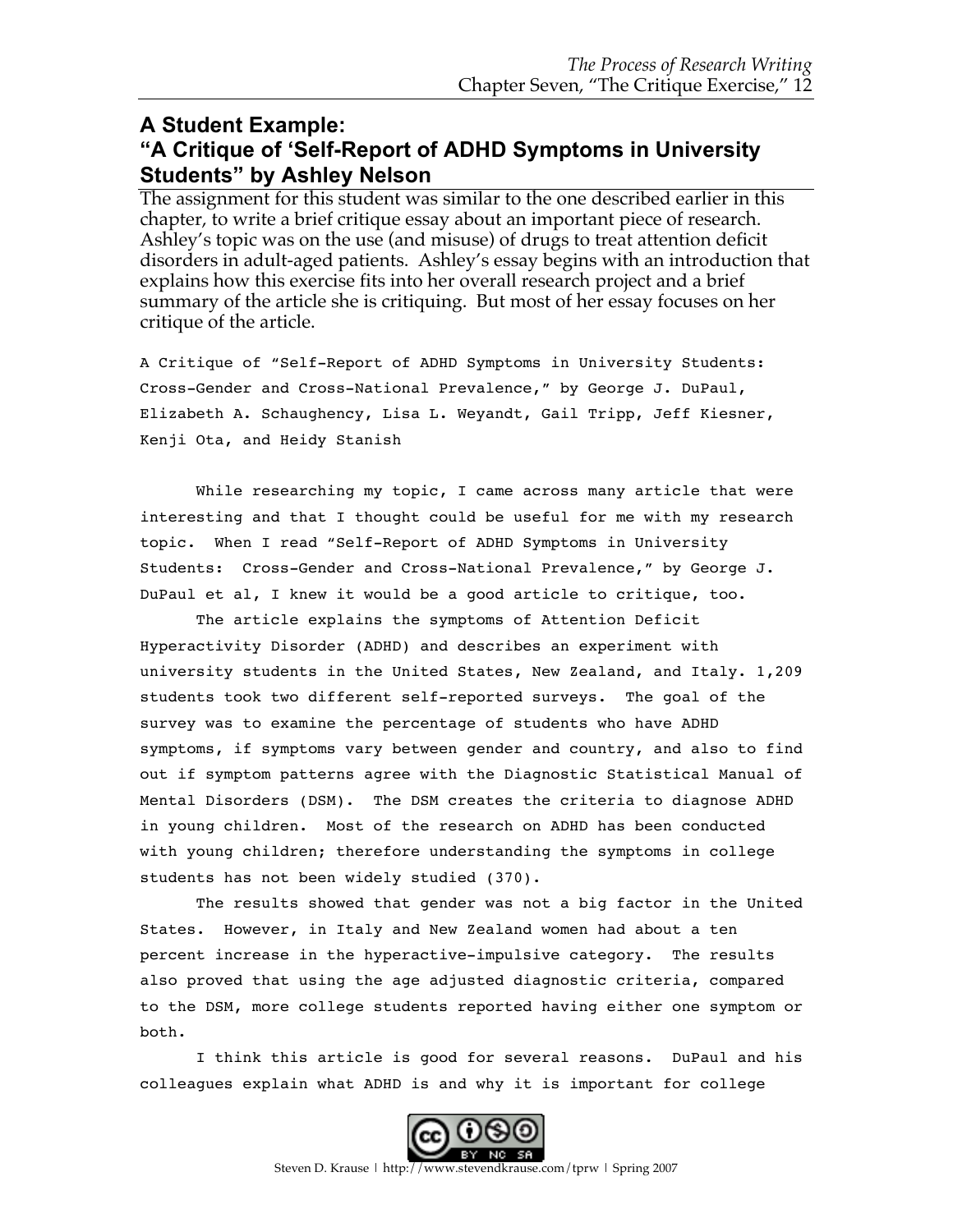students to be diagnosed with the right criteria. The authors are also clearly experts in their fields. I also liked this article because the authors provide very good details about the results of their study.

DuPaul et al explain that ADHD "is characterized by developmentally inappropriate levels of inattention and impulsivity, and motor activity" (370). ADHD begins usually in early childhood. If a child is not treated for the disease, the symptoms will still appear in adulthood. These factors lead to "university students being at a higher risk for academic impairment and underachievement relative to their counterparts without ADHD" (370). Despite the risks to college students, according to DuPaul et al, most of the research on ADHD has focused on children, which is one of the motivations for this study in the first place.

The authors of this article were clearly qualified to conduct this study, too. Most of the researchers are college professors in psychology departments around the country and around the world. Further, most of the researchers specialize in issues having to do with ADHD (370). I think the authors' qualifications show that they are all motivated and dedicated to help people with this disease. This experience and dedication makes me believe that these writers conducted a credible study.

I also like this article because the authors do a good job of explaining their research and the results. They provide lots of information about the results throughout the article, and they also provide a number of useful tables, too. The authors believe that the DSM's standards of criteria for what counts as ADHD are wrong for young adults because it was created for children. So the researchers constructed a 24 item survey called the Young Adult Rating Scale that was based on traditional ADHD symptoms and on symptoms that would appear in college-aged young people (372).

The researchers point out that there were a variety of limitations with their study. For example, the students who participated in the survey were only from five different universities. In addition, the students were not asked any personal questions that could have effected the outcome of the survey (378). However, DuPaul and his colleagues believe that this study helps to pave the way for future students which "would provide a better understanding of the agerelated changes associated with ADHD symptoms and the relevance of



Steven D. Krause | http://www.stevendkrause.com/tprw | Spring 2007